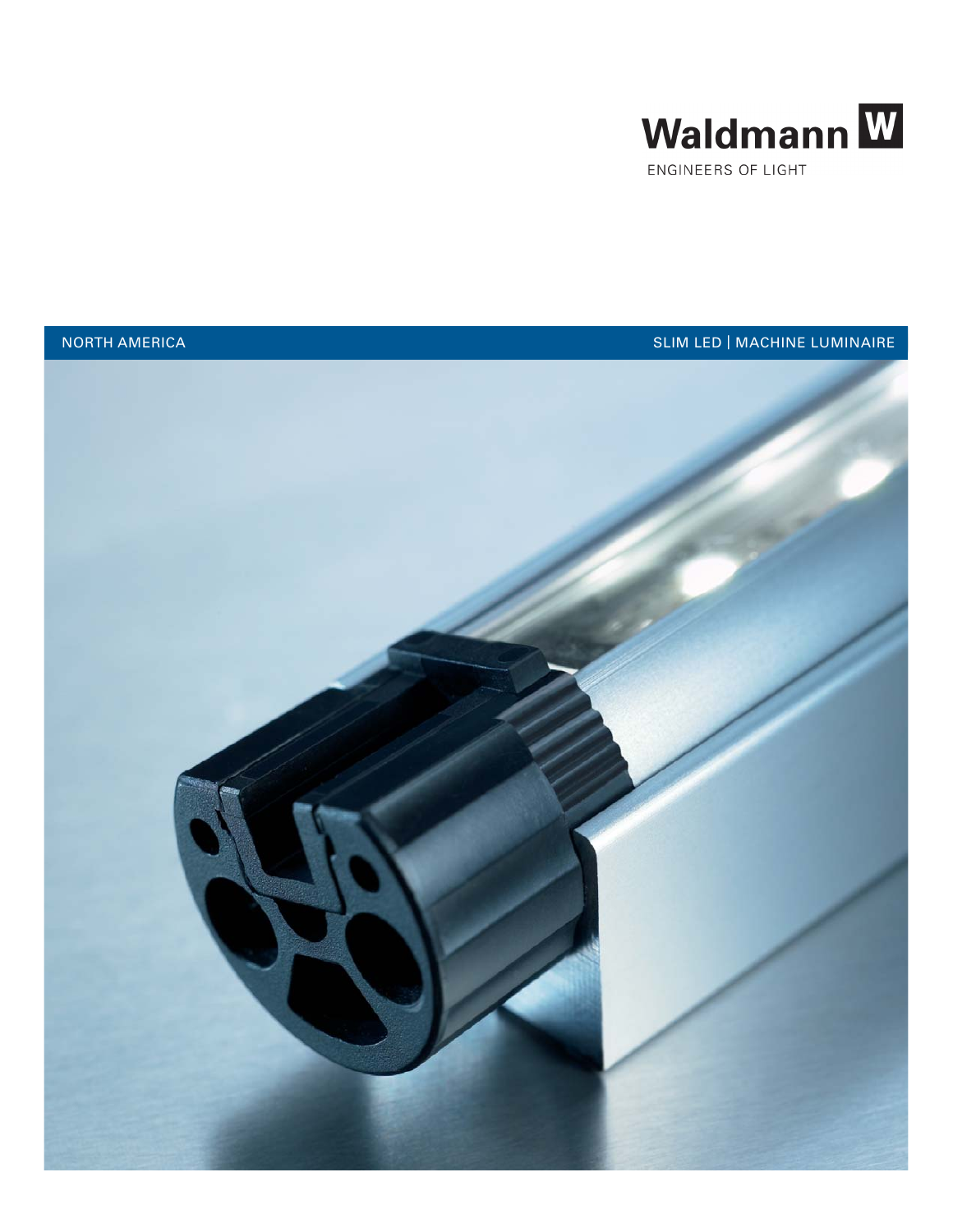

## SLIM LED. FLOOD LIGHTING MADE TO MEASURE

The SLIM LED is the lighting solution for machines and equipment with space-constraints and limited installation space.

The sleek profile of the luminaire is not one millimeter higher and wider than necessary. The luminous power, in contrast, is tremendous. SLIM LED luminaires are equipped with the latest LED technology. This allows large-scale and powerful illumination of machine workplaces. In addition, the light chines, textile machines, automation technoemission direction can be individually adjusted.

Speaking of individuality: SLIM LED luminaires The high-tech aluminum profile effectively promm – flood lighting made to measure. This crea- influences. Without additional operating deapplications, with protection class IP 67, such as: volt direct current.

Machine tools (magazine tools, feeding), sheet metal working (bending, edging, stamping, cutting), saws, printing machines, packaging malogy, image processing, etc.

are available in lengths ranging from 196 to 1176 tects the LEDs from damage by mechanical tes flexible usage options in a wide variety of vices, the luminaire is directly connected to 24

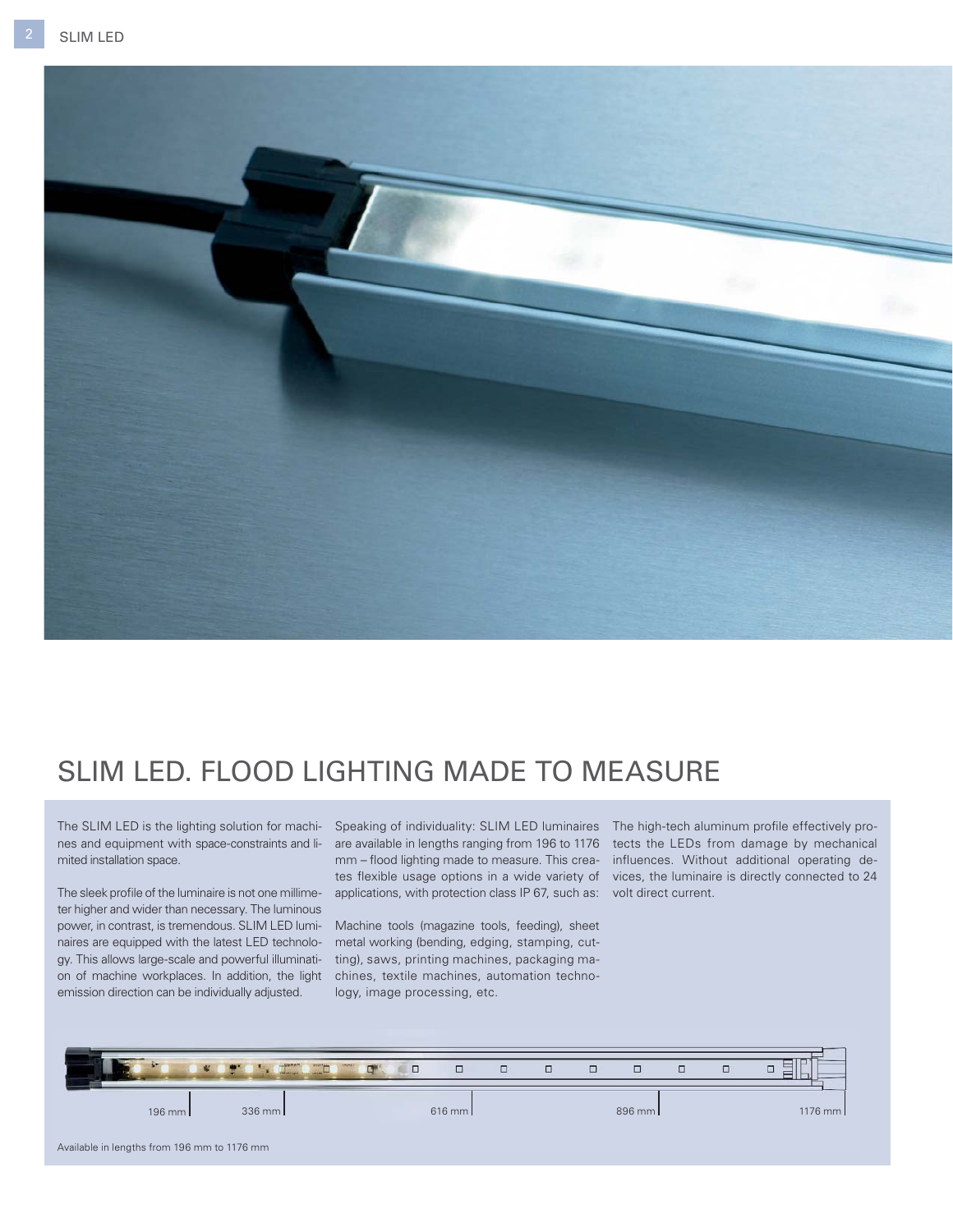

# 50,000 HOURS OF LIGHTING EFFICIENCY

Optimum light is ensured by the latest LED efficient than an incandescent lamp with technology – LINEAR-light POWER Flex. comparable luminosity. The special feature is that the LEDs are increments of 140 mm.

minimal maintenance costs, and high energy consumption and electricity costs. cost savings, as the LED is by far more

attached to a flexible circuit board. The A system comparison shows: A 60 watt luminaire can be varied in length in incandescent lamp provides 11 lumen per The LEDs have a minimum service life of times more luminous intensity. For this 50,000 operating hours. This means: 6 years reason, the use of LED technology is also an of continuous light without replacing lamps, active contribution to lower energy watt. LED OSRAM LINEAR-light puts out 50 lumen per watt, which is approximately 5

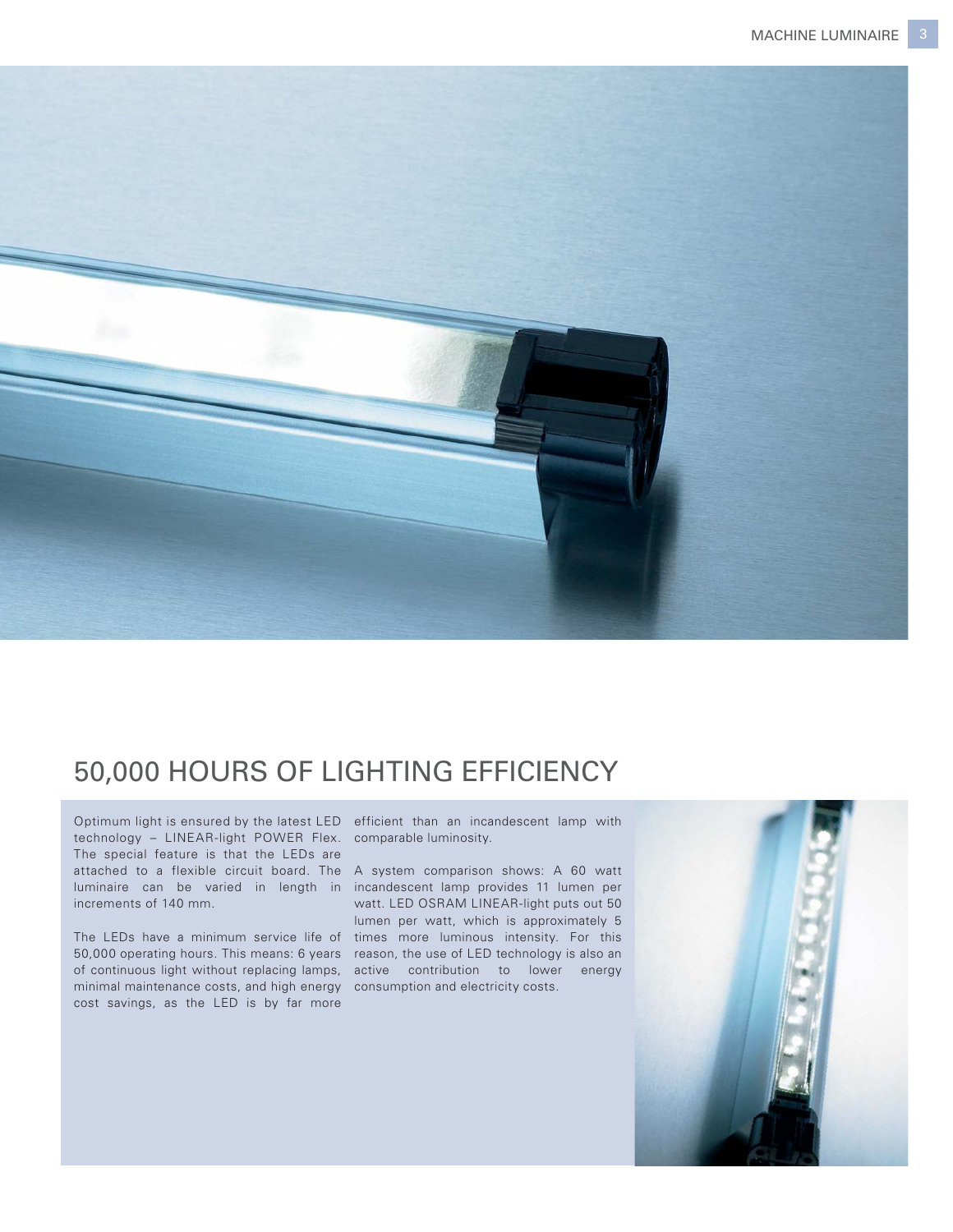## TOUGH AND RUGGED

The SLIM LED was created for use under the production operation of Waldmann. extreme conditions.

of premium adhesive resin, the luminaire is absolutely water and dust-tight according to IP 67.

The potting compound is directly applied at Waldmann. For this purpose, a proprietary manufactu- The profile developed by Waldmann specifically extreme conditions. It's a product made by proring system was developed and implemented in for the SLIM LED is made of anodized and there-fessionals for professionals.

In LED technology, the light is produced electronically and not via a glow wire as in conventional

Thanks to a high-tech potting compound consisting lamps. As it requires no glow wire, there is also no The sleek and flat profile allows the SLIM LED to risk of breakage due to mechanical strain. SLIM provide optimal light in areas where previously no LED luminaires are therefore also absolutely unsu-room existed for the installation of a luminaire. sceptible to vibrations and impact.

fore indestructible aluminum. The cable is made of durable polyurethane.

The SLIM LED is a luminaire that withstands

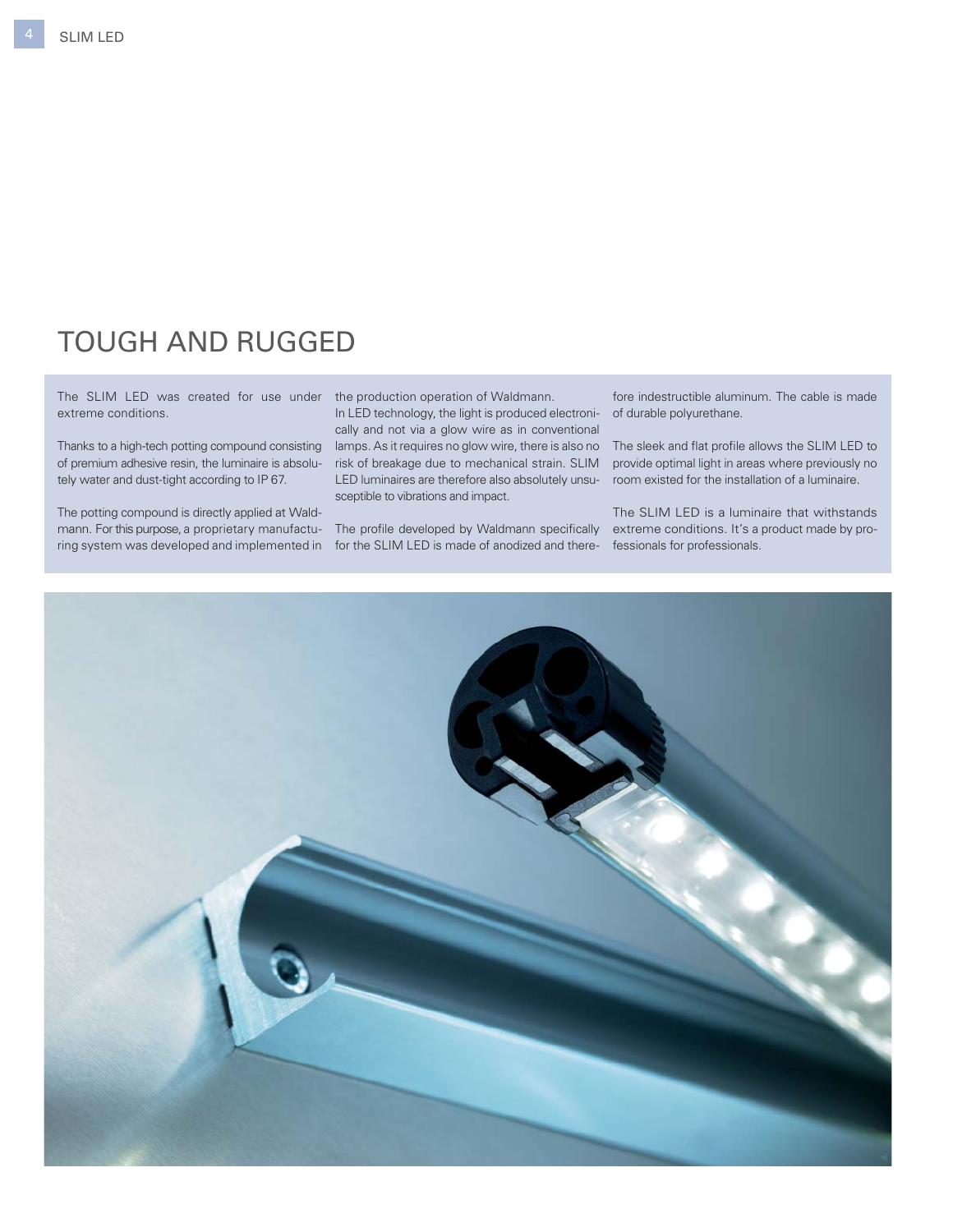### THE RIGHT SETTING FOR ANY APPLICATION



and dust-tight in accordance with protection influences - such as metal chips. a high-tech potting compound and is water class IP 67.



The base version is typically always cast with Variant 1 additionally contains a clear acrylic screen to offer protection from coarse mechanical



Variant 2 is equipped with a brushed acrylic screen. This produces a broadly scattered, diffuse light and prevents glare from reflections.





Another feature option allows the continuously variable adjustment of the lighting direction at an angle of +/- 45º.

The assembly too is done in no time at all – regardless of the variant: The base version is attached to the machine wall by way of two metal tabs. On the rotatable variant, a carrier profile is first installed and the rotating module is then simply snapped into the profile.

The SLIM LED offers extremely flexible use in a variety of applications. It is directly connected to 24 volt direct current. The integrated circuit board matches the connecting voltage optimally to the LED and automatically compensates for voltage fluctuations of  $+/1$  volt.

An additional operating device or transformer is not required. As a result, the procurement cost, installation time, and maintenance cost are minimized.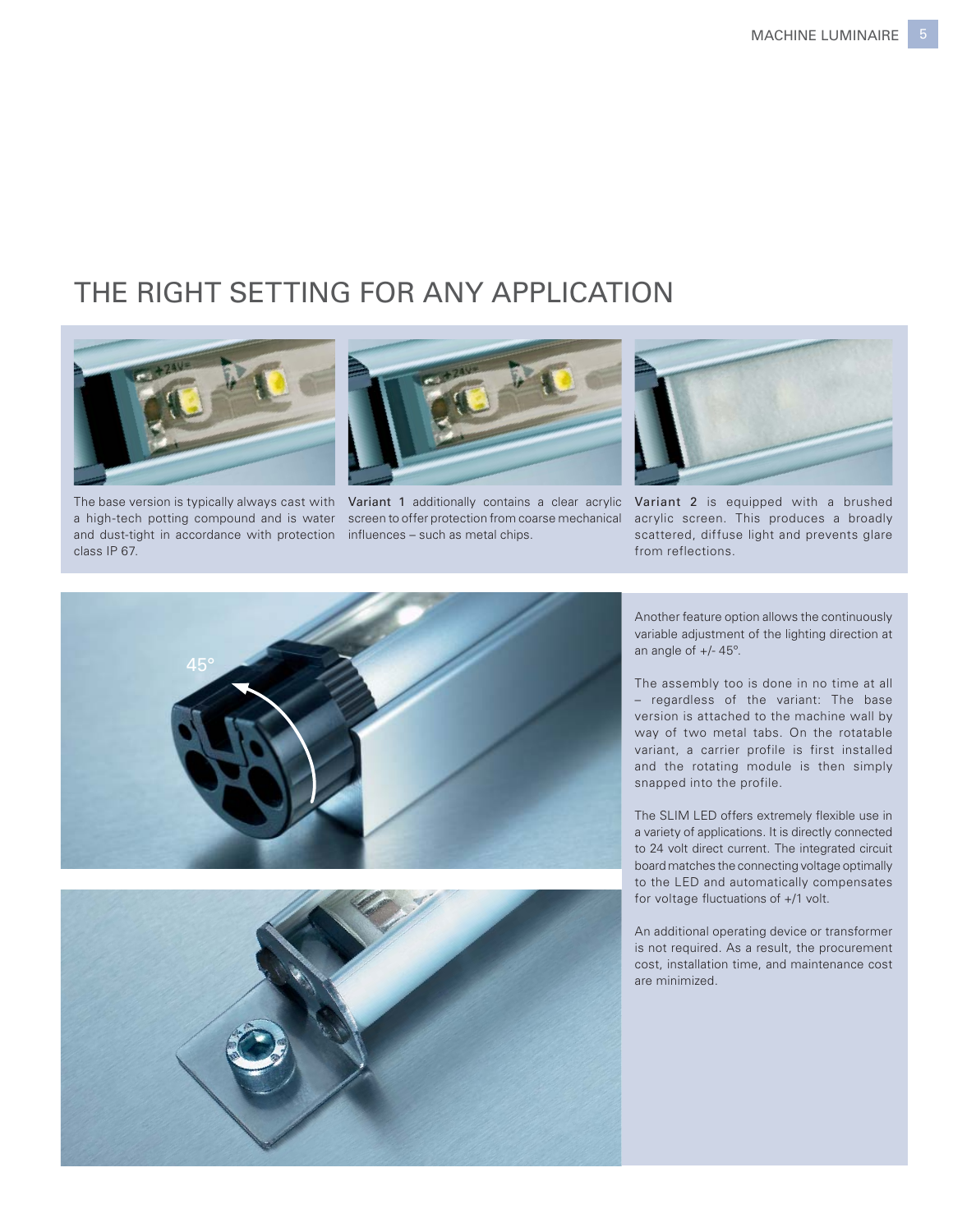# SLIM LED – THE SPECIAL FEATURES AT A GLANCE.

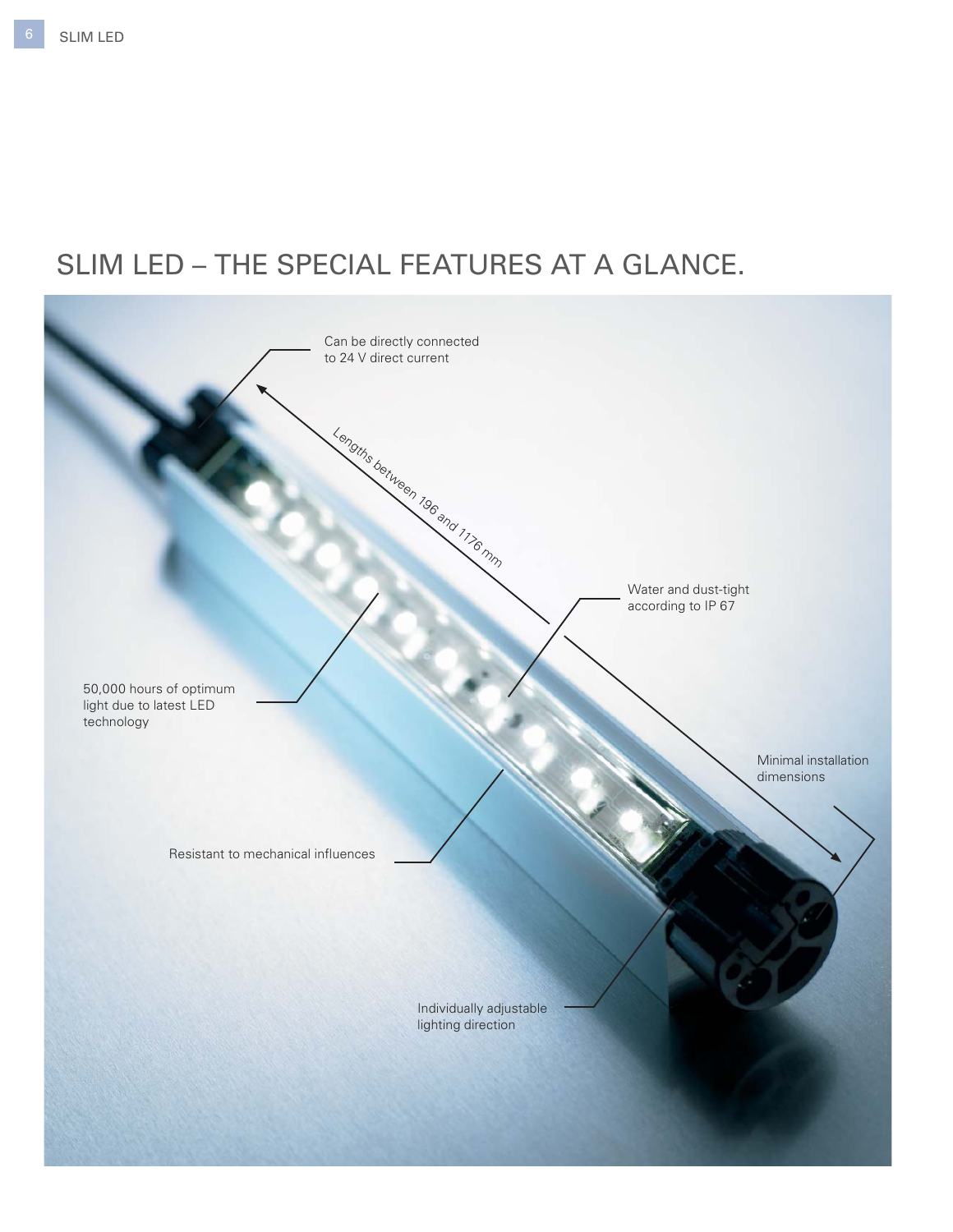

### SLIM LED TECHNICAL DATA

Connected load 24 V (DC) +/- 1 Volt Housing **Anodized aluminum** Connecting line approx. 3.0 m Angle of reflected beam wide-spread Lamp cover **Base version:** potted

Material of side part rigid metal

Protection rating III Protection class IP 67

Variant 1: clear screen Variant 2: brushed screen adjustable polyamide



| ITEM NO.    | <b>DESCRIPTION</b> | TOTAL LENGTH A | <b>OUTPUT</b> | <b>TECHNOLOGY</b> | <b>SCREEN</b> |
|-------------|--------------------|----------------|---------------|-------------------|---------------|
| 112 544 000 | LIQ <sub>6</sub>   | 196 mm         | 3.6 watt      | adjustable        | clear         |
| 112 544 005 | LIQ <sub>6</sub>   | 196 mm         | 3.6 watt      | adjustable        | brushed       |
| 112 544 010 | LIQ <sub>6</sub>   | 196 mm         | 3.6 watt      | adjustable        |               |
| 112 545 000 | LIQ <sub>6</sub>   | 196 mm         | 3.6 watt      | rigid             | clear         |
| 112 545 005 | LIQ <sub>6</sub>   | 196 mm         | 3.6 watt      | rigid             | brushed       |
| 112 545 010 | LIQ <sub>6</sub>   | 196 mm         | 3.6 watt      | rigid             |               |
| 112 544 001 | LIQ 12             | 336 mm         | 7.2 watt      | adjustable        | clear         |
| 112 544 006 | LIQ 12             | 336 mm         | 7.2 watt      | adjustable        | brushed       |
| 112 544 011 | LIQ 12             | 336 mm         | 7.2 watt      | adjustable        |               |
| 112 545 001 | LIQ 12             | 336 mm         | 7.2 watt      | rigid             | clear         |
| 112 545 006 | LIQ 12             | 336 mm         | 7.2 watt      | rigid             | brushed       |
| 112 545 011 | LIQ 12             | 336 mm         | 7.2 watt      | rigid             |               |
| 112 544 002 | LIQ 24             | 616 mm         | 14.4 watt     | adjustable        | clear         |
| 112 544 007 | LIQ 24             | 616 mm         | 14.4 watt     | adjustable        | brushed       |
| 112 544 012 | LIQ 24             | 616 mm         | 14.4 watt     | adjustable        |               |
| 112 545 002 | LIQ 24             | 616 mm         | 14.4 watt     | rigid             | clear         |
| 112 545 007 | LIQ 24             | 616 mm         | 14.4 watt     | rigid             | brushed       |
| 112 545 012 | LIQ 24             | 616 mm         | 14.4 watt     | rigid             |               |
| 112 544 003 | LIQ 36             | 896 mm         | 21.6 watt     | adjustable        | clear         |
| 112 544 008 | LIQ 36             | 896 mm         | 21.6 watt     | adjustable        | brushed       |
| 112 544 013 | LIQ 36             | 896 mm         | 21.6 watt     | adjustable        |               |
| 112 545 003 | LIQ 36             | 896 mm         | 21.6 watt     | rigid             | clear         |
| 112 545 008 | LIQ 36             | 896 mm         | 21.6 watt     | rigid             | brushed       |
| 112 545 013 | LIQ 36             | 896 mm         | 21.6 watt     | rigid             |               |
| 112 544 004 | LIQ 48             | 1176 mm        | 28.8 watt     | adjustable        | clear         |
| 112 544 009 | LIQ 48             | 1176 mm        | 28.8 watt     | adjustable        | brushed       |
| 112 544 014 | LIQ 48             | 1176 mm        | 28.8 watt     | adjustable        |               |
| 112 545 004 | LIQ 48             | 1176 mm        | 28.8 watt     | rigid             | clear         |
| 112 545 009 | LIQ 48             | 1176 mm        | 28.8 watt     | rigid             | brushed       |
| 112 545 014 | LIQ 48             | 1176 mm        | 28.8 watt     | rigid             |               |

### **ACCESSORIES**



Operating device for LED machine luminaires

Item no. 209 585 029 Connected load 120-240 V, 50/60 Hz Output voltage 24 volt (DC) Power 20 Watt Assembly Clip for top-hat DIN rail